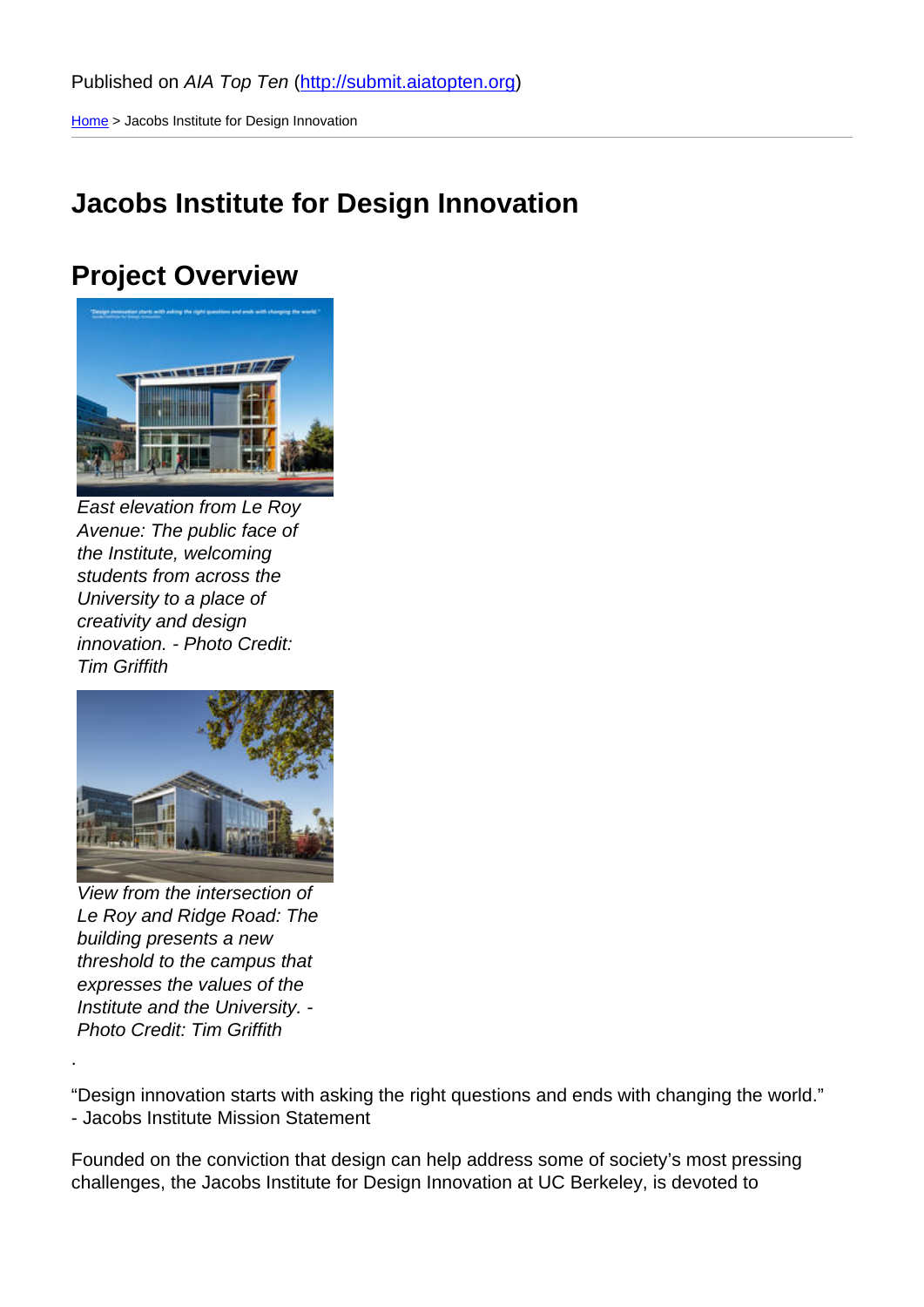introducing sustainable design innovation at the center of engineering education and university life. The project was conceived by the College of Engineering as an interdisciplinary hub for students and teachers from across the university who work at the intersection of design and technology. It is designed as both a collaborative, project-based educational space and a symbol to the region of the University's commitment to sustainable innovation.

The tiny corner site, formerly a volleyball court, lies at the northern edge of campus within a dense, diverse context. Two 4-story engineering buildings border the site on the west and south. Single family residences and apartment buildings line the street to the north. An existing two-level basement lies directly beneath 35% of the site.

The program, intended to accommodate up to 2,000 students per semester, includes flexible design studios, project rooms, support spaces and fabrication equipment rooms containing a variety of rapid prototyping tools and equipment.

#### **Location:**

253 Ridge Road Berkeley California 94720 United States **Project Owner:**  University of California, Berkeley **Submitting Architect:**  Leddy Maytum Stacy Architects **Project Completion Date:**  September, 2015 **Project Site:**  Previously Developed Land **Project Type:**  Education – College/University (campus-level) **Project Site Context/Setting:**  Urban **Other Building Description: New Building or Project Gross Floor Area:**  24,035 square feet **BOMA Floor area method used?:**  Yes **Hours of Operation:**  60 hrs / wk

#### **Design & Innovation**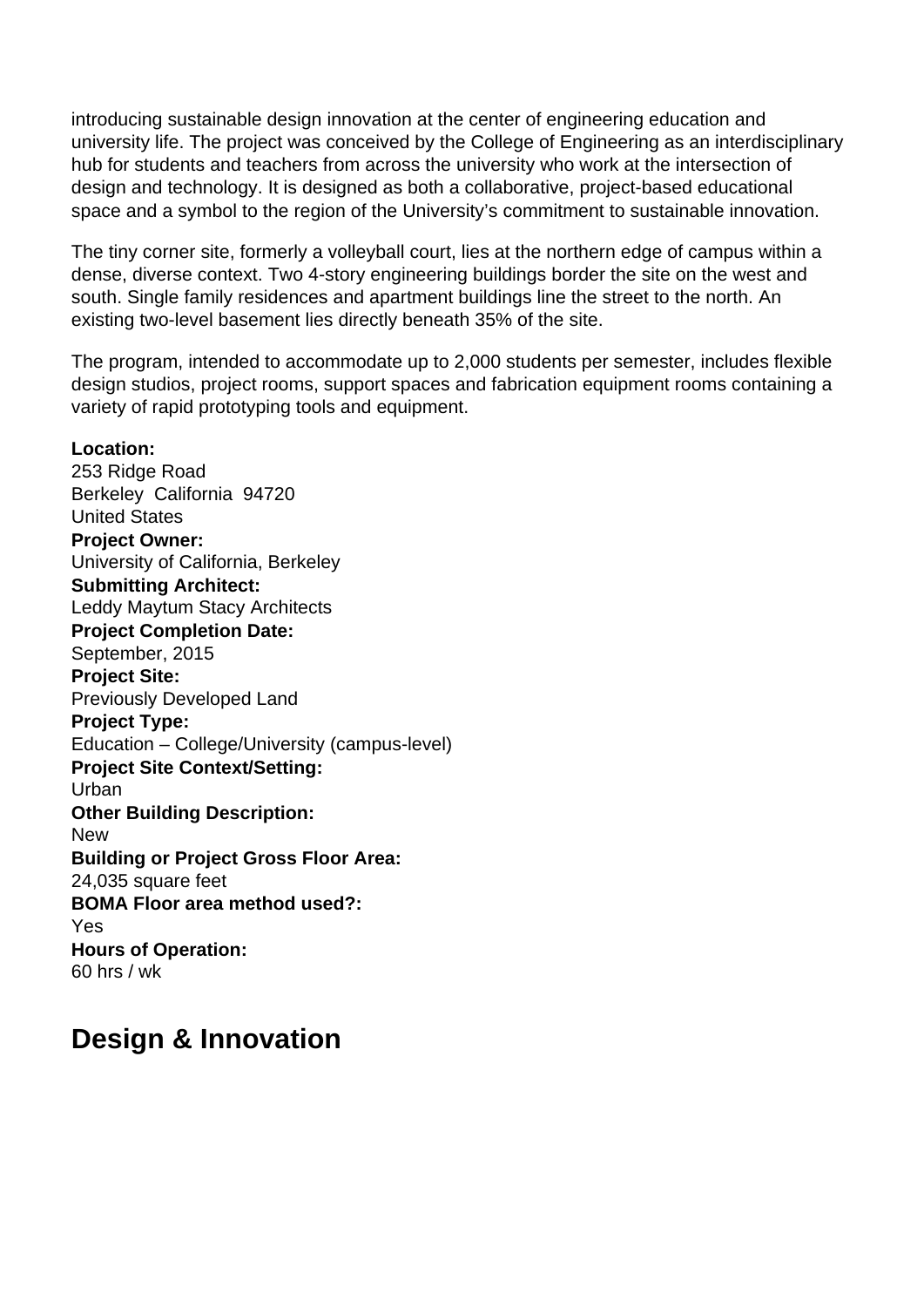

The project models highdensity / low-carbon living and learning for students and the broader community. It maximizes the potential of its tiny site, providing light-filled, energy-efficient learning spaces for 2,000 students per semester. - Photo Credit: LMS **Architects** 



North elevation from Ridge Road: The north elevation faces the community with a calmer façade. Large northfacing windows welcome the daylight and reveal the activities within. A narrow landscaped zone along the street frontage filters 100% of roof drainage from the project. - Photo Credit: Tim **Griffith** 

.

The Jacobs Institute's mission is to expand the role of design in engineering education at all levels, empowering young engineers to create innovative solutions to society's biggest problems. The architecture reflects this mission, modeling high-density / low-carbon living and learning in spaces that support project-based learning, rapid prototyping and fabrication.

• HIGH DENSITY URBAN INFILL: The project repurposes an underutilized 11,000 SF site, optimizing learning space within a compact 24,035 GSF building. The efficient design minimizes circulation/service space while maximizing flexible learning space. The structure cantilevers 12 feet southward over an existing basement to create sufficient space for the new building while retaining a south-facing courtyard.

• MODELING SUSTAINABLE INNOVATION: The project was envisioned as a striking new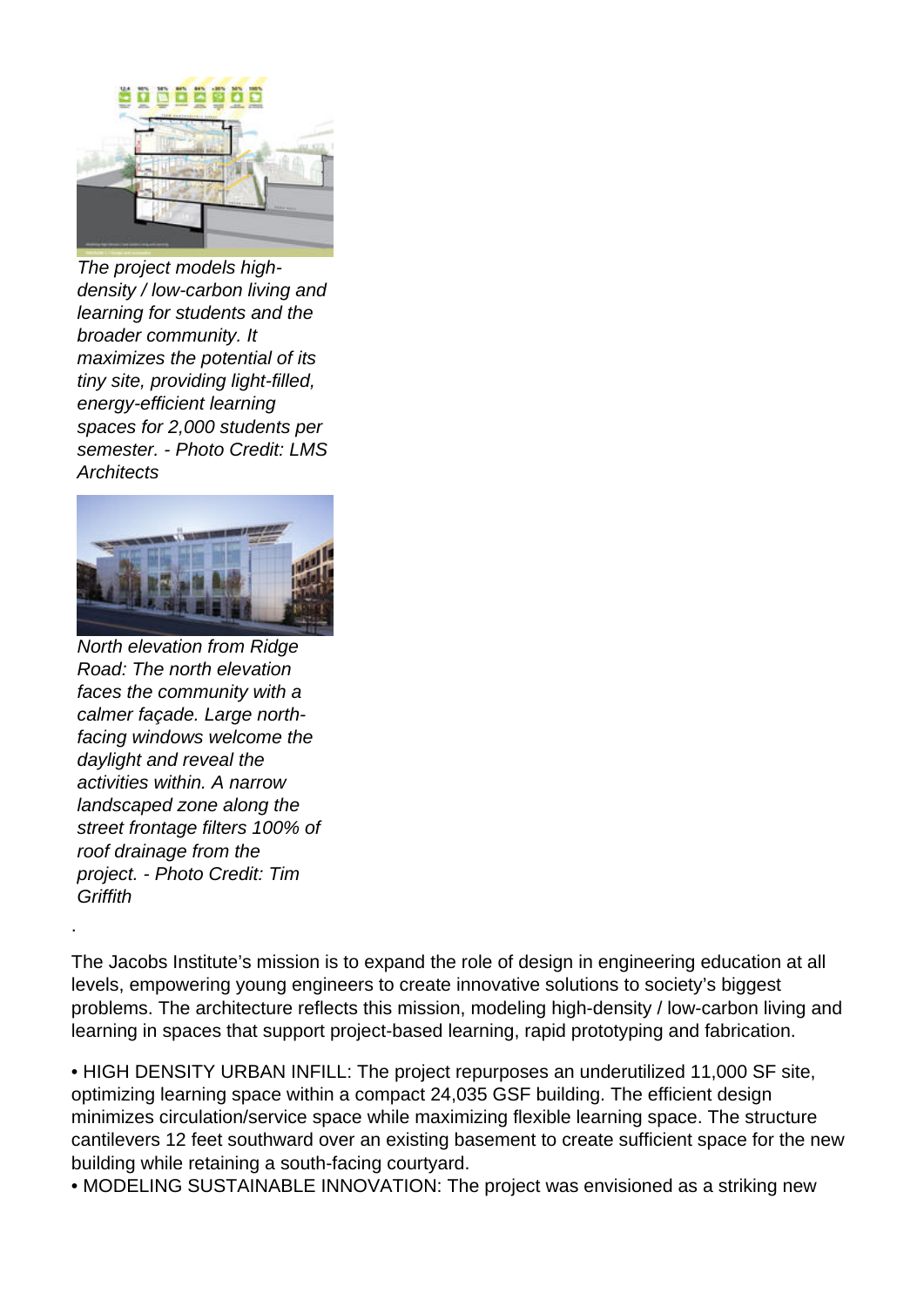threshold to the campus - a "beacon of innovation" expressing the sustainable values of the Institute and the University. The architecture outwardly demonstrates sustainable design innovation, integrating economic strategies that foster practical and poetic connections between students and the natural world.

• ADVANCED ENERGY-EFFICIENCY: The project is designed to exceed the AIA 2030 Commitment target, using 90% less energy than the national median for university buildings. Integrated energy efficiency drives the overall building form and appearance, including simplified massing, high-performance skin and the cantilevered photovoltaic array.

## **Regional/Community Design**



Campus / Community Connectivity: The building serves as both a new threshold to the University and an "beacon of innovation" attracting students from across the University. - Photo Credit: LMS Architects



South elevation from Soda Hall: The south façade opens to the sun to maximize solar and daylighting benefits while connecting to outdoor courtyards, terraces and University beyond. Integrated sunshades manage internal loads, reflect daylight into the studios, and maintain maximum visual transparency. - Photo Credit: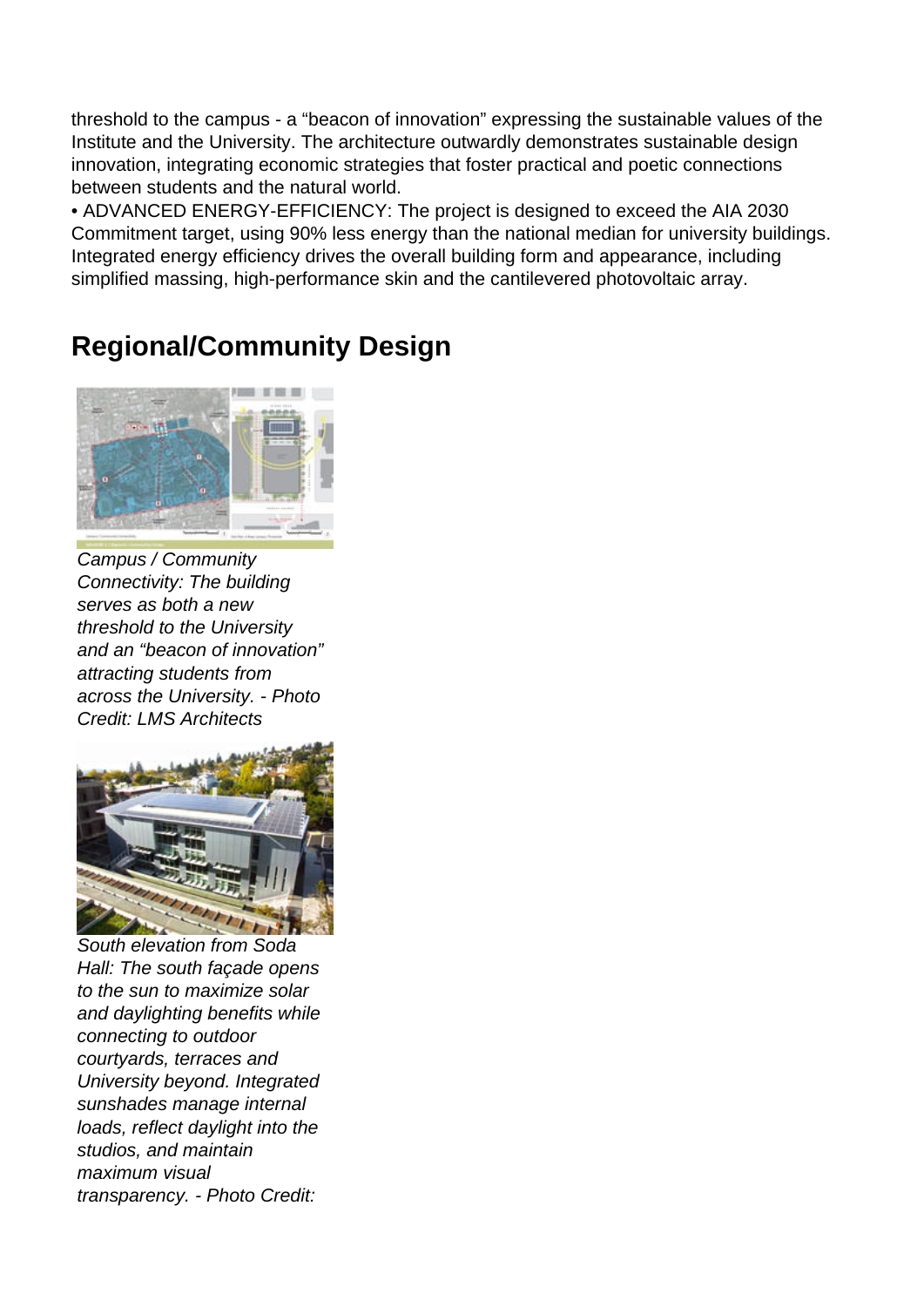.

"The Jacobs Institute is UC Berkeley's interdisciplinary hub for students, teachers and practitioners who work at the intersection of design and technology."

– Jacobs Institute Mission Statement

The Institute fosters interdisciplinary engagement across the University, welcoming students from other departments, inventors, tinkerers and over thirty student clubs to an inspiring environment of creativity and innovation.

• THRESHOLD AND DESTINATION: Located at the northern edge of campus, the building serves as a new threshold to the University and a "beacon of innovation" attracting students at all hours. A cantilevered photovoltaic array ascends to the north, expressing the aspirational values of the Institute to the University and the public. Glassy stairs project outward, glowing after dark to welcome visitors.

• TRANSIT-ORIENTED: The new building provides no parking except for one wheel-chair accessible street parking space. Access to the building is by foot, bicycle and public transit. Walk Score Rating: 86.

• TRANSPARENCY: The design emphasizes transparency and overlooks to reveal the hum of creative activity to the University and the community. The south wall opens to the sun for daylighting and passive solar benefit while connecting to outdoor terraces.

• STABILITY: The seismic system exceeds the California Building Code for added resilience.

#### **Metrics**

**Estimated percent of occupants using public transit, cycling or walking:**  99%

## **Land Use & Site Ecology**



Densifying Developed Land: The project converts a tiny 11,000 SF former volleyball court into a 24,035 GSF educational facility devoted to the exploration of sustainable design innovation. Site opportunities are efficiently exploited on the constricted site, providing inviting outdoor spaces and enhancing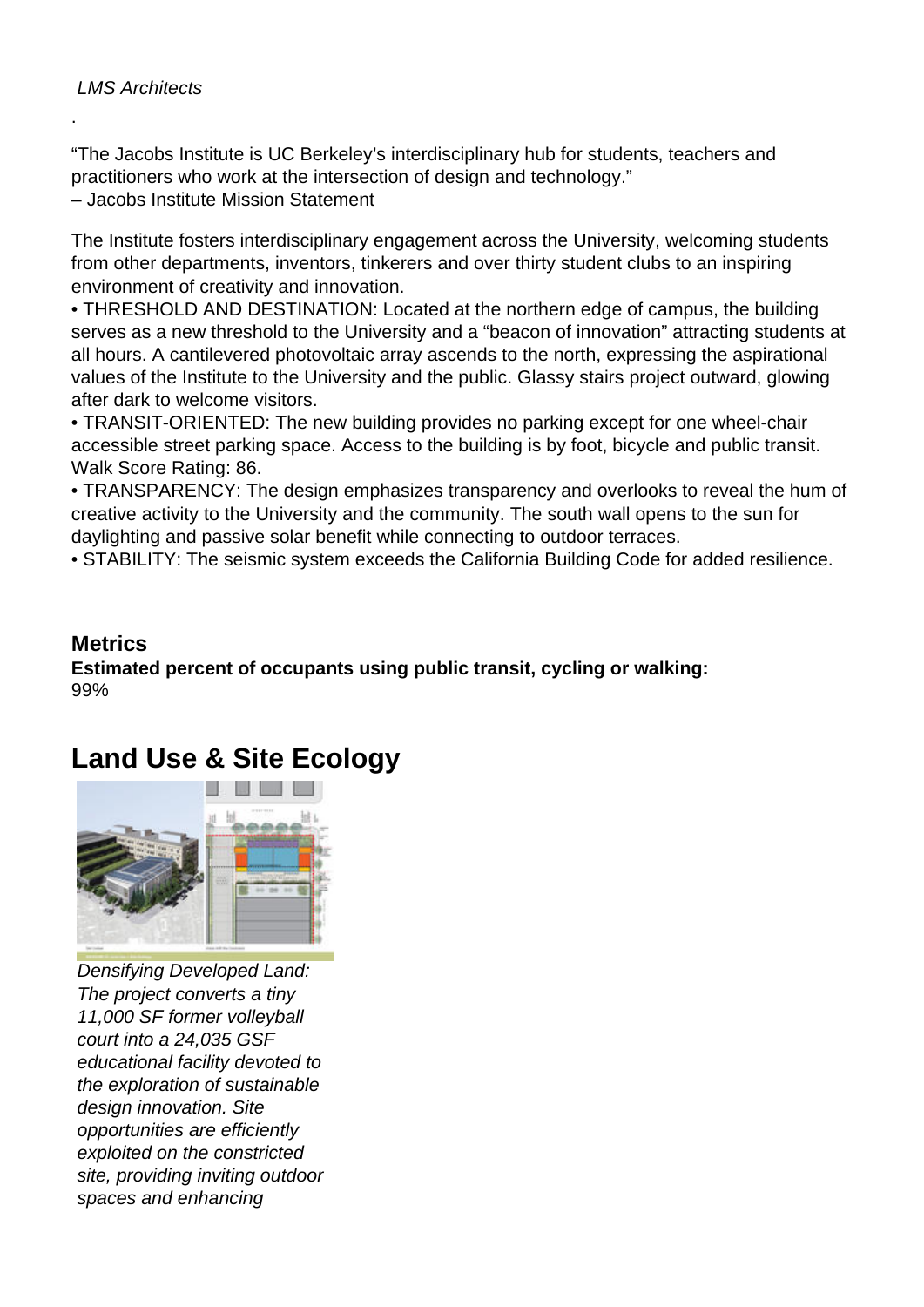environmental quality. - Photo Credit: LMS Architects



East entry façade / floorplans (basement and L1): The building attracts students well into the evening, accommodating over 30 student clubs. The compact floorplan minimizes circulation and service space while optimizing flexible teaching spaces. - Photo Credit: LMS **Architects** 



East entry detail / floorplans (L2 and L3): The third floor studio doubles as a flexible presentation space for lectures, presentations and poster sessions. - Photo Credit: LMS Architects

.

The new building is an urban infill project within a dense campus / community context. It repurposes previously developed land and enhances environmental quality on a constricted site.

• DENSIFYING DEVELOPED LAND: The project converts a tiny 11,000 SF site – formerly an underused volleyball court – that is partially underlain by an existing two-story basement. To maximize buildable area on the tight site, the structure cantilevers 12 FT over the existing two story basement. Remaining site resources are arranged efficiently to provide benefits to students and the environment.

• SOUTH COURT: The roof of the existing basement is reused as a south-facing courtyard that solves fire separation requirements, enhances solar and natural ventilation access, provides pedestrian access across the site, and creates a sunny outdoor space for classes to use in warm weather.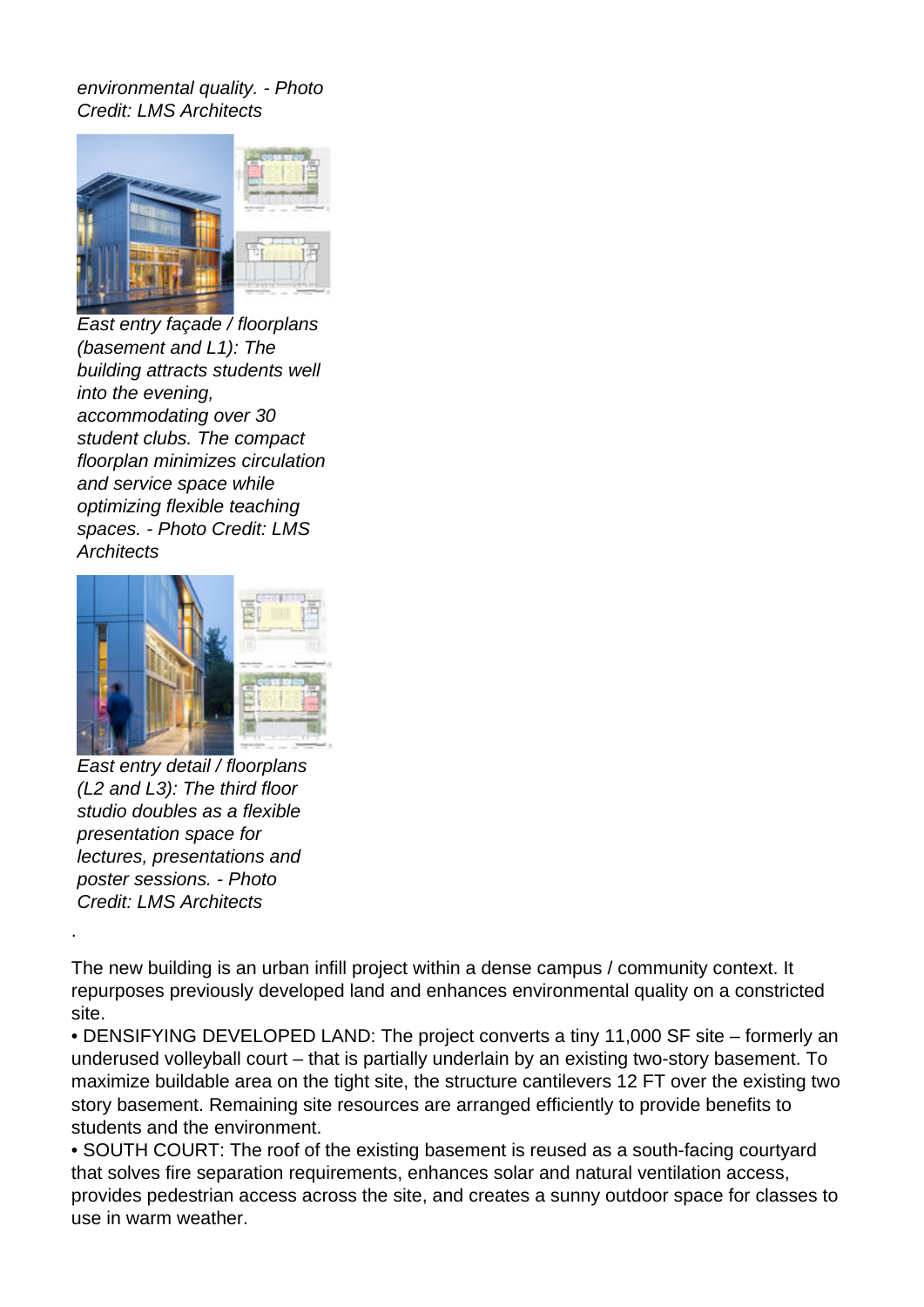• SITE ECOLOGY: The 1,450 SF landscaped area along the north property line serves several purposes as well. It works with the new building to transition the institutional campus scale to the residential scale of the community. Planted with draught-tolerant landscaping and Incense Cedars, this area preserves habitat for native birds and other species. It also serves as a bio-swale / rain garden that filters all roof drainage before it enters the storm drainage system.





The building is oriented for maximum solar and natural ventilation benefit. A high performance envelope with integrated sunshades takes and manages external building loads. - Photo Credit: LMS Architects



Elevations: The four elevations architecturally respond to each orientation. - Photo Credit: LMS Architects

.

The site is located in the warm, marine climate of the Northern California inland coastal region. Adjacent Soda Hall steps up to the south away from the site, affording excellent solar access. Four story Etcheverry Hall to the west of the site partially shields the site from seasonal winds and the low western sun. The building fully engages this climate and site, benefitting from natural systems while connecting students to the daily rhythms of the sun and the changing seasons unique to their place.

• ORIENTATION: The building is oriented on an east-west axis for optimal solar benefit. This creates a wind-protected, sunny courtyard to the south while enhancing building access to passive solar heating, daylighting, natural ventilation and a continuum of indoor / outdoor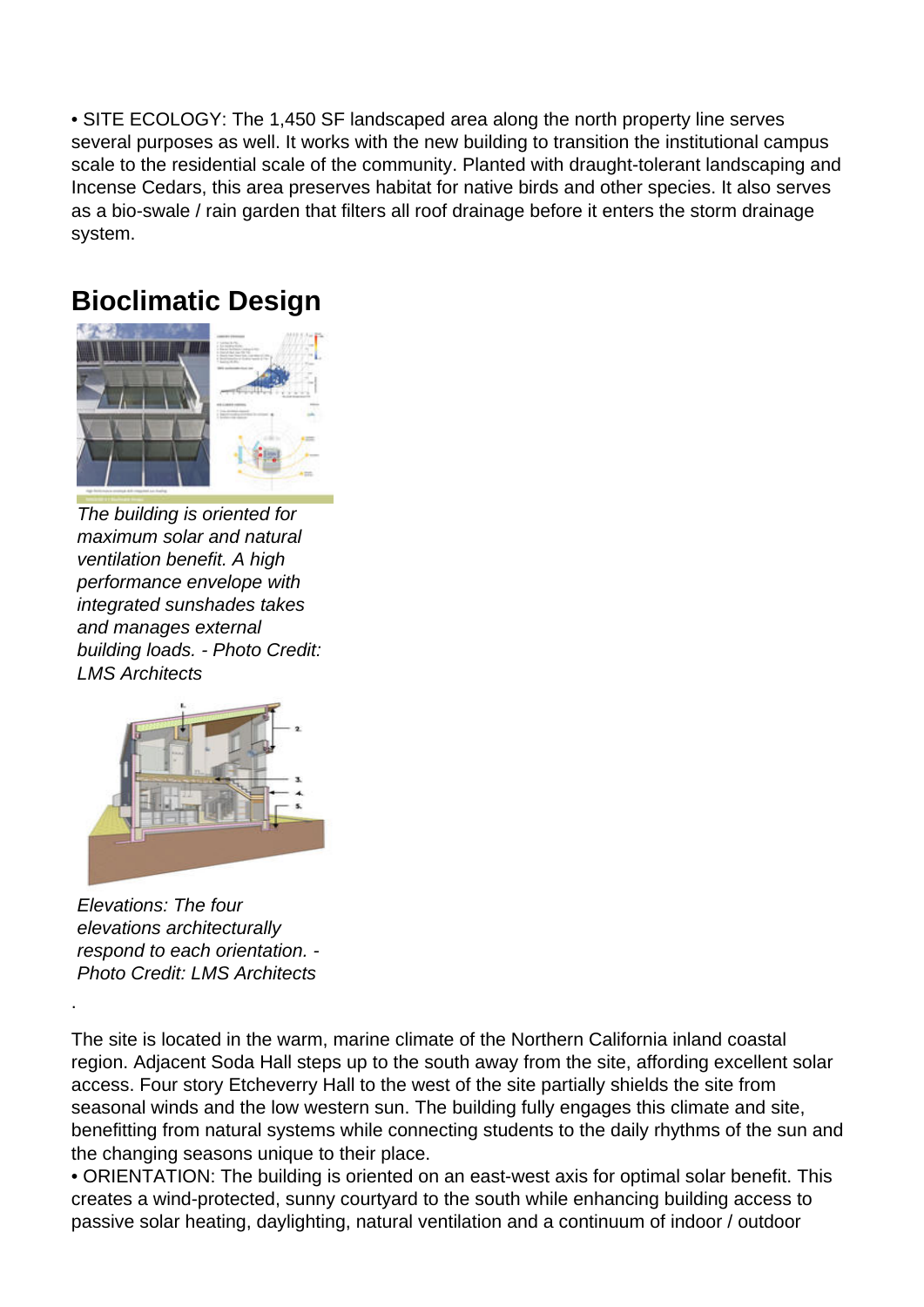spaces at the first floor.

• COMPACT MASS: A compact building mass with an efficient skin-to-floor area ratio helps to reduce thermal transfer. A narrow, 55 ft. deep floorplate and 14 ft. ceilings, promote excellent natural ventilation and daylight penetration.

• HIGH-PERFORMANCE ENVELOPE: A highly insulated envelope, with exterior insulation, rain screen cladding and integrated sun-shading on three exposures, manages external building loads. Energy Star-rated cool roofing and high-albedo paving help to further reduce cooling loads in warm weather.

#### **Light & Air**



100% of instructional spaces above the basement level enjoy abundant daylight, natural ventilation and views to the exterior. - Photo Credit: Photos: Tim Griffith; Graphics: LMS Architects



Typical studio interior: Flexible studios support design, rapid prototyping and fabrication. - Photo Credit: Tim Griffith



East Lobby at Le Roy Avenue: Daylight enlivens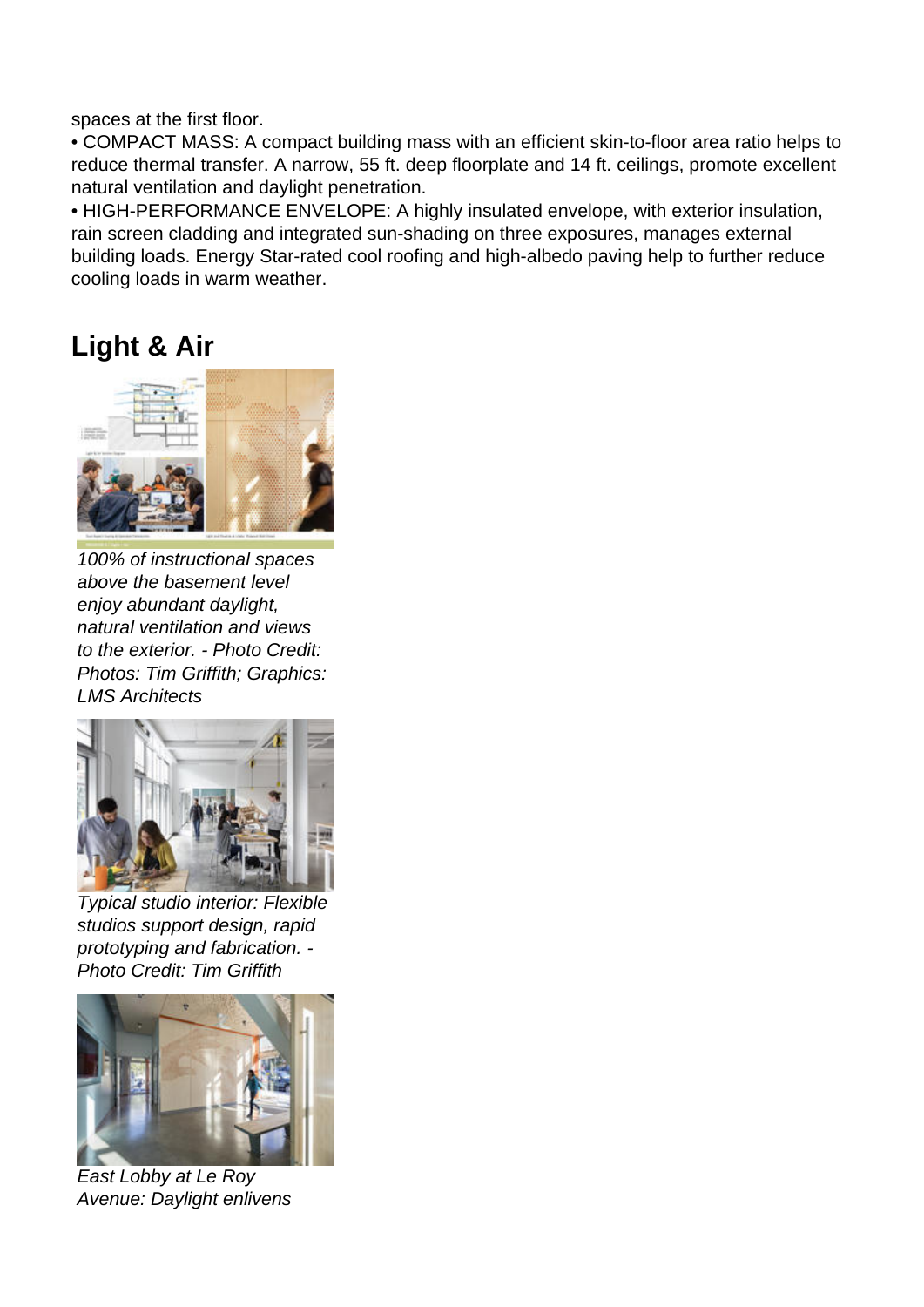public spaces throughout the day. - Photo Credit: Tim **Griffith** 

The design emphasizes simple solutions that maximize energy efficiency, user comfort and biophilic connections to nature while reducing first cost and long-term maintenance.

• DAYLIGHT: The narrow building floorplate presents a shaded façade to the south for optimum daylight harvesting. Large north-facing windows and interior glazing help to reduce internal glare. 100% of instructional spaces above the basement and 85% of all regularly occupied spaces are day-lit.

• BIOPHILIC BENEFITS: The biophilic benefits of daylight were also considered in the design, ensuring that public spaces are enlivened throughout the day.

• VIEWS: Transparency is a key strategy used to promote a healthy learning community and individual well-being. 100% of instructional spaces above the basement and 85% of all regularly occupied spaces enjoy views to the outdoors.

• AIR: The building opens to the prevailing winds, allowing 100% of instructional spaces above the basement level and 85% of all regularly occupied spaces to be naturally ventilated. Mechanical ventilation provides added fresh air when windows are closed, providing 30% additional outside air above code requirements. Material selection, including no-VOC paints, adhesives and sealers, formaldehyde-free materials, etc., ensures healthy indoor air quality. IAQ Management Plans were implemented during the construction and pre-occupancy periods.

#### **Metrics**

.

**Daylighting at levels that allow lights to be off during daylight hours:**  85% **Views to the Outdoors:**  85% **Within 15 feet of an operable window:**  85%

#### **Water Cycle**



100% of roof drainage is piped from the south to a 1,400 SF landscaped bioswale and rain garden on the north side of the tight urban site, slowing and bio-filtering stormwater before entering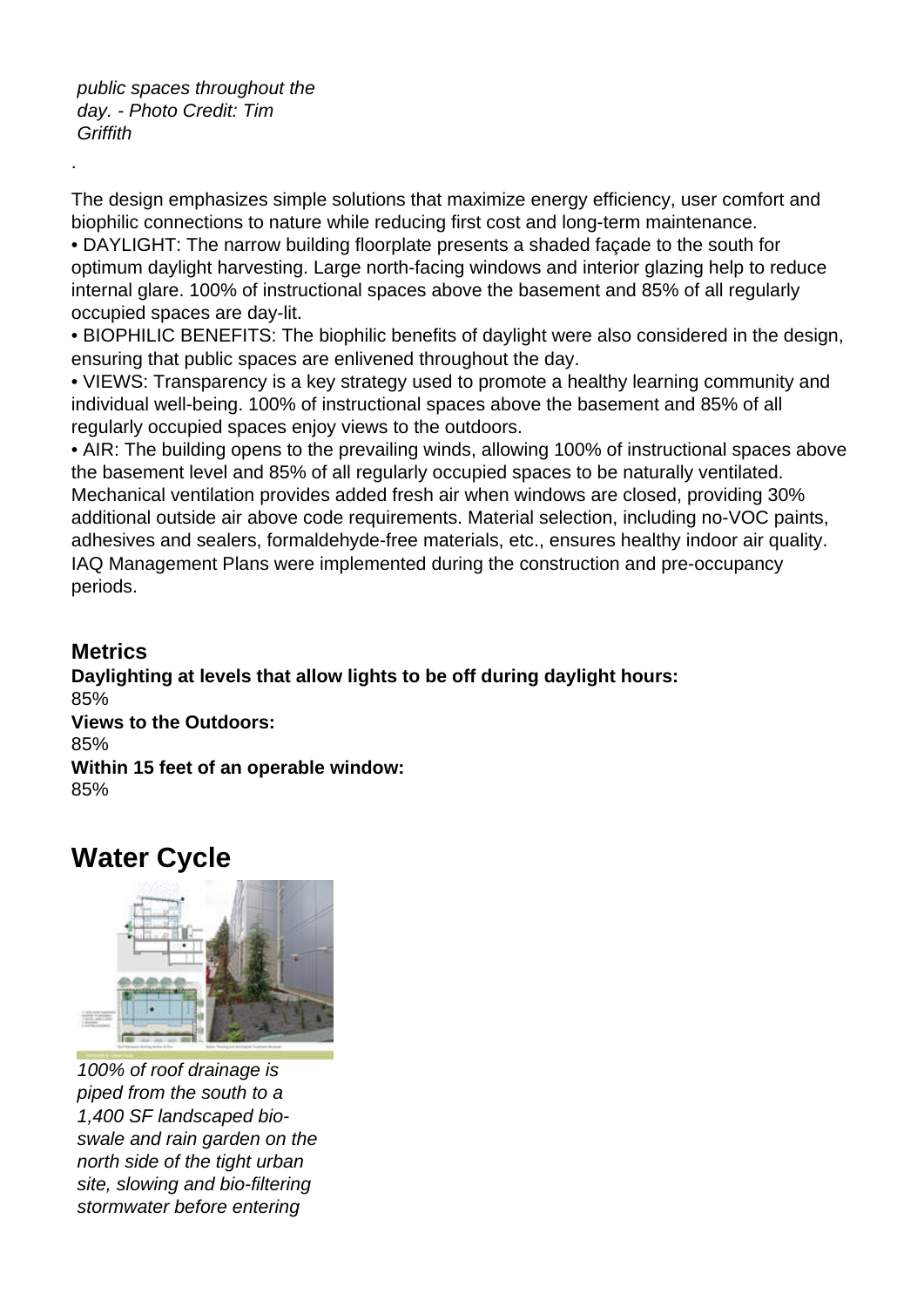the city storm sewer. - Photo Credit: LMS Architects

Located in a semi-arid climate that experiences periodic droughts, the project reduces total potable water use by 50% and treats 100% of roof drainage on the small, constricted site. • BUILDING WATER USE: Ultra-low flow fixtures reduce building water consumption by 50% from baseline.

• LANDSCAPE WATER USE: Drought-tolerant landscaping, sub-surface drip irrigation systems and advanced, weather-based irrigation controllers combine to reduce landscape water use by 50% from baseline. The small size of the site's landscaped area makes efficient use of available land while further reducing water consumption for landscaping.

• STORM WATER MANAGEMENT: 100% of the project's roof drainage is piped from the south to the small, 1,400 SF northern landscaped area, where it is delayed, absorbed and filtered by a bio-swale and rain garden. Excess filtered stormwater is delivered to the city storm sewer.

#### **Metrics**

**Percent reduction of regulated potable water:** 

50%

.

**Is potable water used for irrigation:** 

Yes

**Percent of rainwater from maximum anticipated 24 hour, 2-year storm event that can be managed onsite:** 

0%

.

### **Energy Flows & Energy Future**



The project exceeds the AIA 2030 Commitment target, using 90% less energy than the national median for university buildings per EPA Target Finder. - Photo Credit: LMS Architects

The project exceeds the AIA 2030 Commitment target, using 90% less energy than the national median for university buildings per EPA Target Finder.

• HIGH-PERFORMANCE ENVELOPE: The thermally-broken envelope integrates added insulation, sun shading, cool roof, high-performance glazing and daylighting to reduce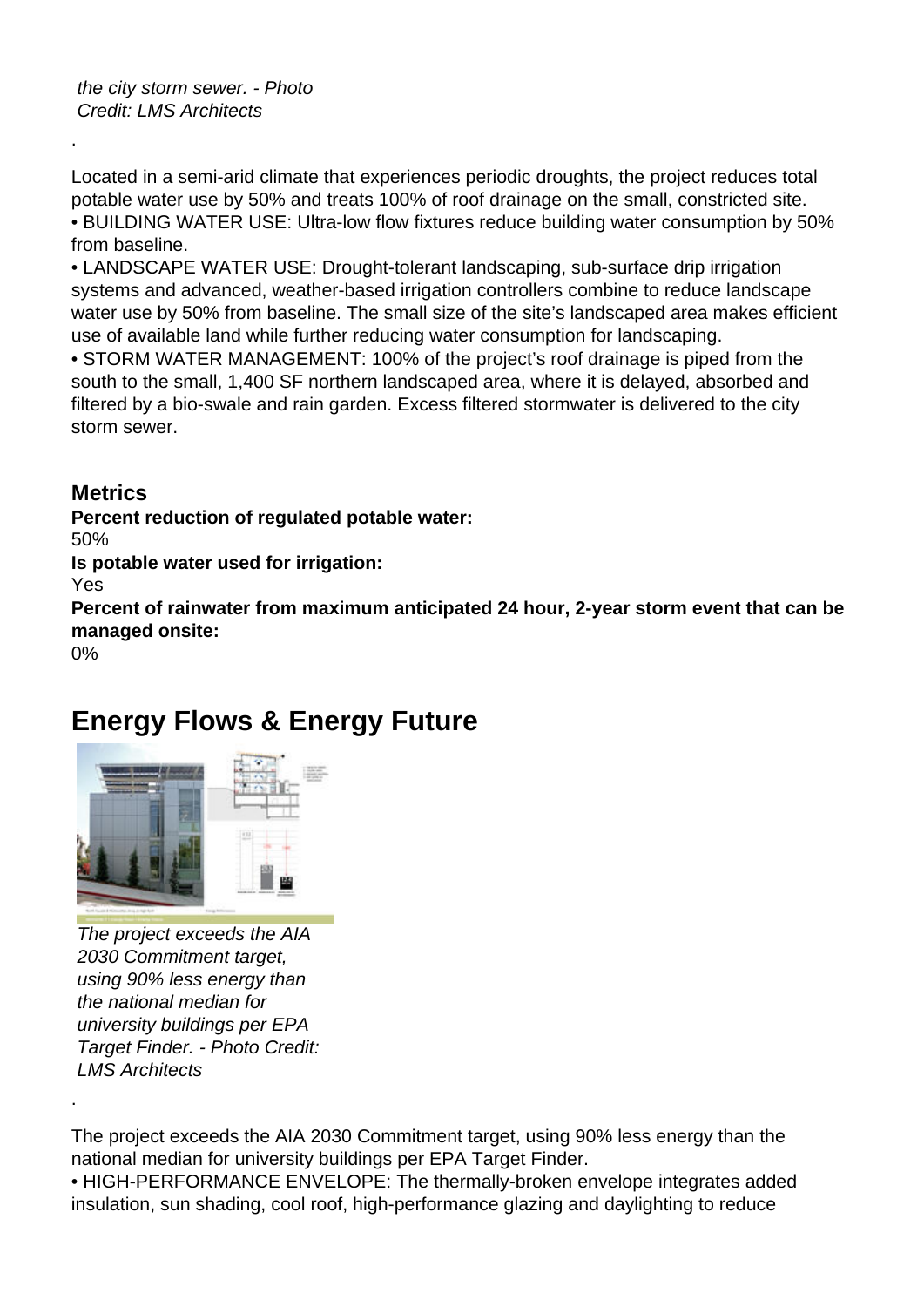heating, cooling, and lighting loads.

• VENTILATION: The building is naturally ventilated, augmented by code-required mechanical ventilation in internal areas and the basement. 30% more outdoor air than ASHRAE standards is provided to enhance indoor air quality when windows are closed.

• THERMAL COMFORT: Space heating is provided by hydronic radiators, augmented by tempered mechanical ventilation air. Cooling is provided by natural ventilation and ceiling fans, augmented by "bump cooling" delivered by the mechanical system.

• ENERGY PIGGYBACK: The building utilizes surplus hot and chilled water for space conditioning from adjacent Soda Hall, saving the cost, embodied energy and space required to generate these resources onsite.

• LIGHTING: Although the University required higher than normal interior light levels of 50 footcandles due to the fine-scaled work occurring in the spaces, total lighting loads were managed through the use of efficient fixtures and controls.

• RENEWABLE ENERGY: A cantilevered 74kW photovoltaic array, celebrated as a signature architectural element, provides 58% of the building's energy requirement.

**Metrics** Total pEUI: 29 kBtu/sf/yr Net pEUI: 12 kBtu/sf/yr Percent Reduction from National Median EUI for Building Type (predicted): 90% Lighting Power Density: 0.80 watts/sf Upload Energy Data Attachment: EAp2 Min Energy Performance\_EAc2 Renewable Energy.pdf

### [Materials & Construction](http://submit.aiatopten.org/sites/default/files/EAp2 Min Energy Performance_EAc2 Renewable Energy.pdf)

Design strategies and materials were selected for economy, durability and resource efficiency. - Photo Credit: Photo: Tim Griffith; Graphics: LMS Architects

.

Multiple design strategies model respect for natural resources.

• RESOURCE REDUCTION: The building and site work were "right-sized" to fit on the tight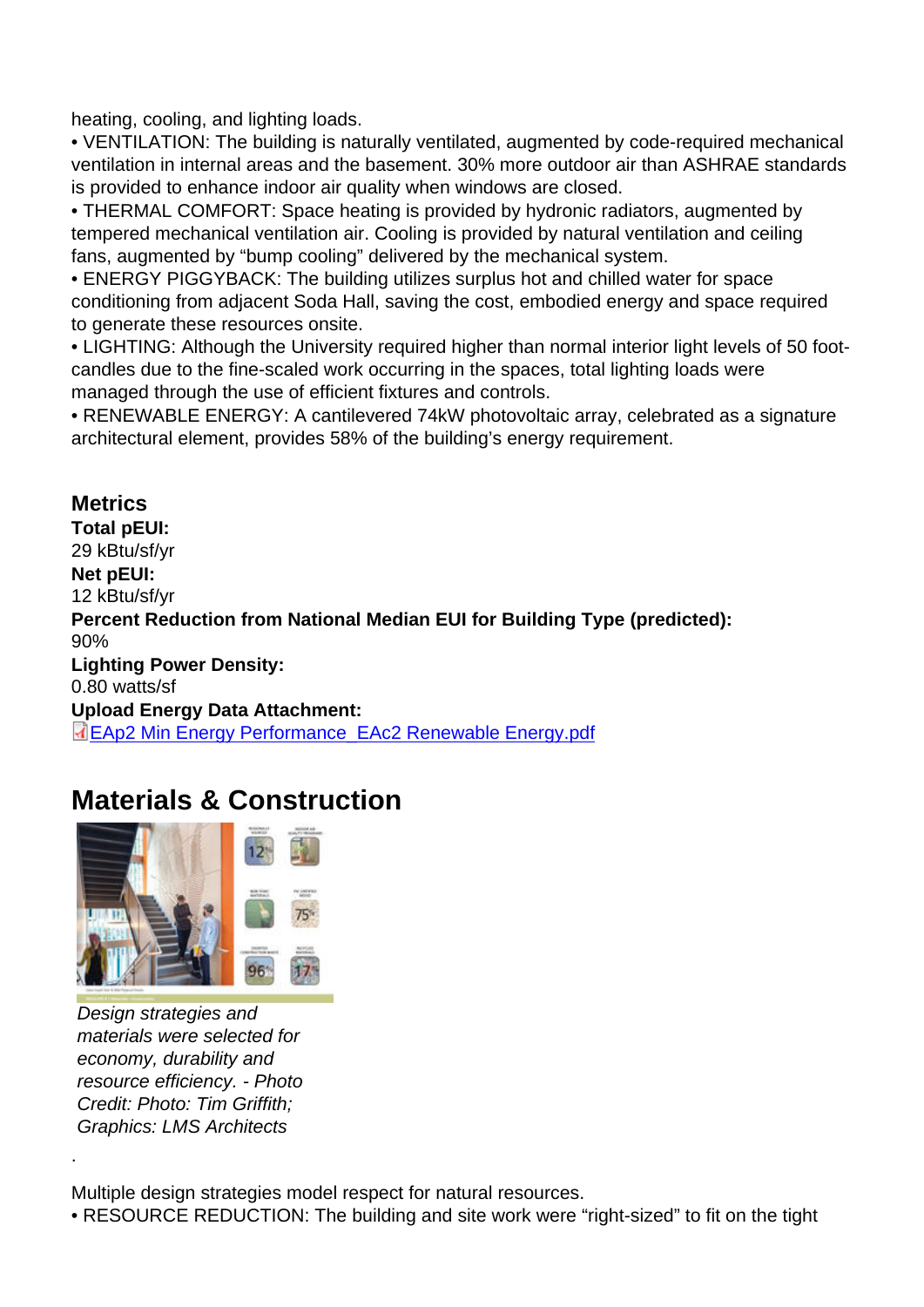urban site. Material use was reduced through the design of simple forms using a straightforward structural system and conventional manufacturing dimensions.

• MATERIALS: Materials were selected for economy, durability, and resource efficiency. 17% of all building materials are recycled, including 50% fly ash content in foundation concrete and floor slabs, carpet, and steel. Aluminum was required to have 50% recycled content. 12% of all materials were regionally harvested and manufactured to reduce embodied energy and carbon footprint associated with shipping. 75% of all wood products are FSC-certified. Rapidly renewable materials include rubber flooring and base, linoleum flooring, and agrifiber door cores.

• HEALTH: Materials were researched and selected to ensure healthy indoor environments, including no-VOC, vinyl-free and formaldehyde-free products. IAQ Management Plans were implemented during the construction and pre-occupancy periods, including a two-week building flush-out.

• WASTE REDUCTION: 1,595 tons (97%) of site and construction debris was recycled and diverted from landfills. Recycling and composting stations throughout the building promote ongoing waste management.

### **Long Life, Loose Fit**

The steel and concrete building was designed for a minimum useful life of 100 years.

• RESILIENCE: Located in a seismically active region, the building was designed to meet University seismic requirements that exceed the California Building Code in order to enhance life safety and minimize damage in a seismic event. Strategies included the use of simple, selfbracing building forms and high-efficiency seismic systems.

• DURABILITY: Major finishes were selected for durability, low maintenance and fire resistance. The primary exterior finishes are concrete and metal panels. Primary interior finishes - polished concrete floors and painted drywall - are easily maintained with light cleaning and paint.

• FLEXIBILITY: The building was designed to provide flexibility in both short and long terms. In the short term, teaching spaces are easily adaptable to evolving curricula and technologies. To the greatest extent possible given the specialized nature of the program, spaces were generalized to allow for future adaptation to unforeseen alternative uses in the long term. • ADAPTABILITY: If the College of Engineering decides to relocate at some point in the future, the building could easily be converted to another use beneficial to the University. .

## **Collective Wisdom & Feedback Loops**

• DESIGN DIALOGUE: The Design Team engaged the College of Engineering and University representatives in focused workshops addressing sustainability, comfort, operability and maintenance throughout the design phases. This helped to solidify low-energy strategies early in design while also managing occupant expectations.

• ENERGY MODELING: A project goal of exceeding the AIA 2030 Commitment target was established at the first owner and consultant meetings. The energy model was updated frequently throughout the design phases to confirm compliance with this goal.

• RENEWABLE ENERGY: Due to budget constraints, the renewable energy system was held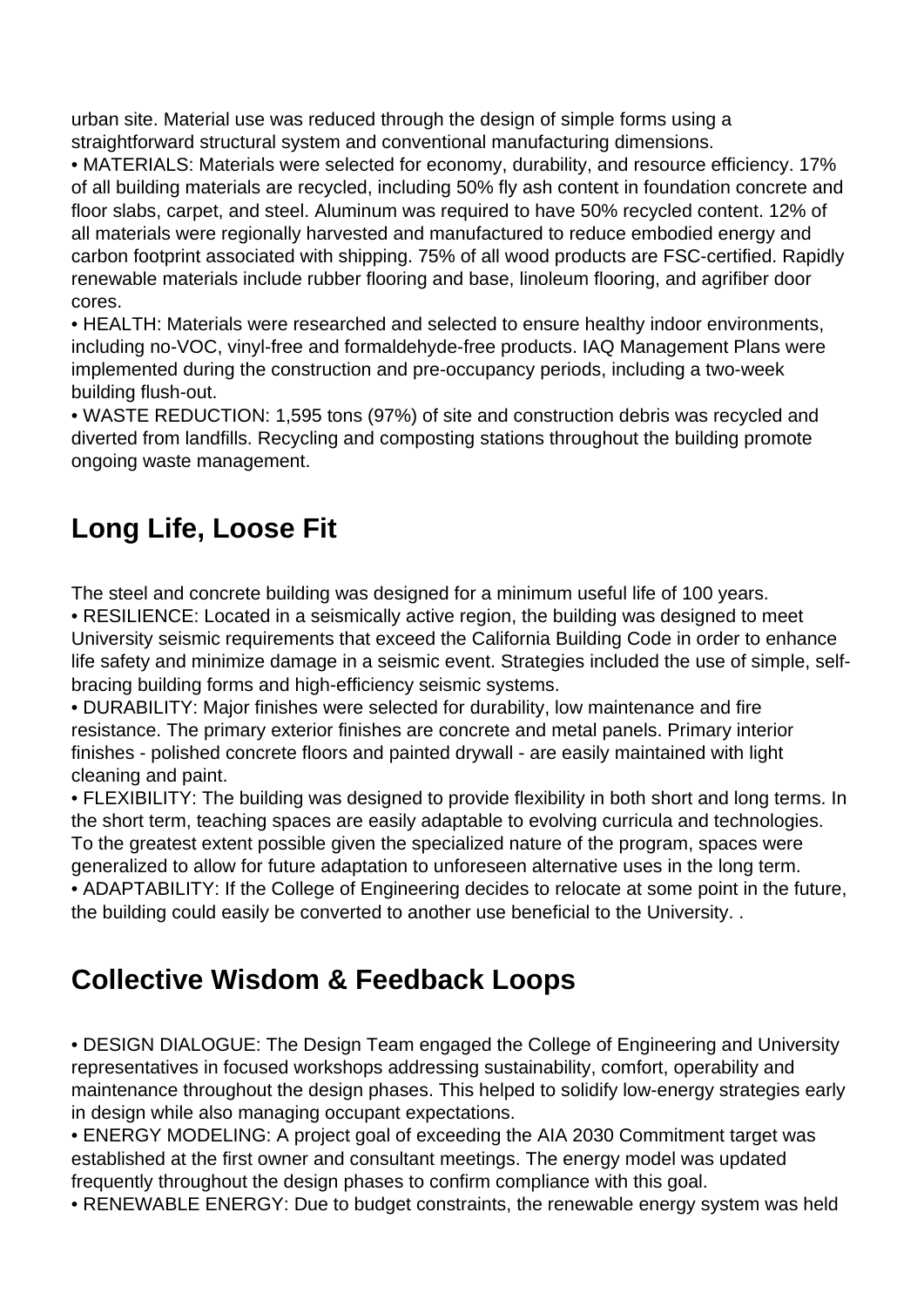out of the base project scope and funded late in construction solely due to the efforts of the Assistant Dean of the College of Engineering.

• ENERGY PERFORMANCE: Based upon the University's online energy performance monitor, the building has performed consistently with predictions for the first 4 months of occupancy.

• POST-OCCUPANCY EVALUATION: The project has been operational for 4 months. A POE through UC Berkeley's Center for the Built Environment is planned for the near future.

#### LESSONS LEARNED:

- Establish and document energy goals and performance expectations early in design
- Integrate energy and thermal comfort modeling closely with the design process
- Committed individuals can have a profound impact on project success!

• Extended post-occupancy monitoring and system adjustment is critical to meeting advanced energy goals.

### **Other Information**

#### **Cost and Payback Analysis:**

The Owner wished to maximize sustainable design benefits while using readily-available, simple and cost-effective methods. A cost and payback analysis was not required. **Process and Results:** 

The project process comprehensively engaged all design team members and the community in all phases.

#### PRE-DESIGN:

• The design team undertook a detailed analysis of the site micro-climate and historic ecologies prior to the start of design.

• Design workshops with school administration and user groups identified energy-efficiency, thermal comfort, resource-efficiency and building health goals.

#### DESIGN:

• Focused student and faculty design discussions were held at key project milestones.

• A detailed Building Performance Narrative was prepared and presented to the Owner for approval early in the design phase. This document defined project energy and resource efficiency goals, as well as the anticipated thermal comfort ranges, helping to confirm user buy-in and future expectation.

#### MEASUREMENT & VERIFICATION / POST-OCCUPANCY EVALUATION

• The project has been occupied for five months and Post Occupancy Evaluation is on-going. Thus far it has included interviews with faculty and facility staff, as well as preliminary review of initial energy use data.

### **Additional Images**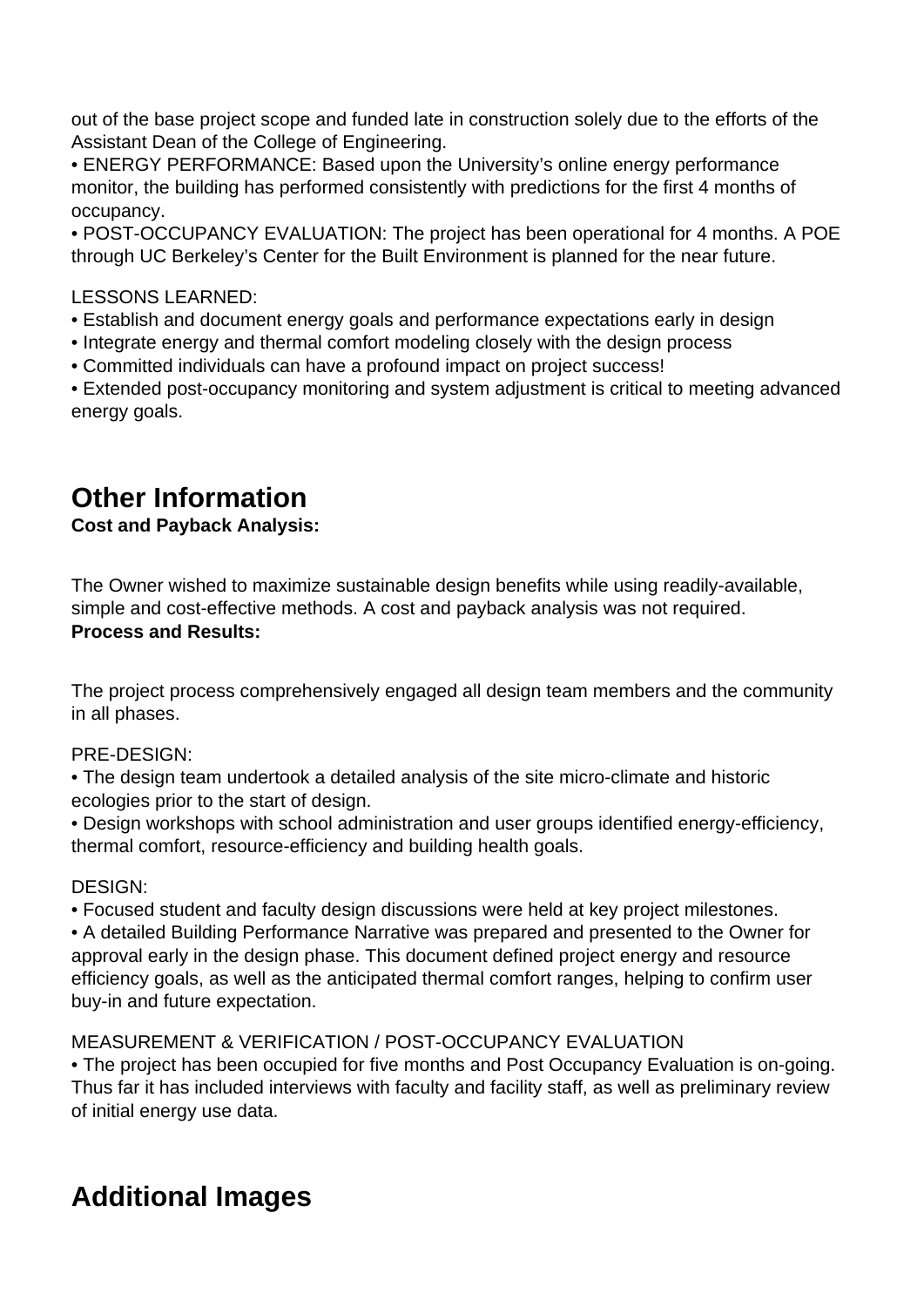

North elevation from Ridge Road - Photo Credit: Tim **Griffith** 

# **Project Team and Contact Information**

**Primary Submission Contact:** 

**William Leddy, FAIA**

.

**.**bleddy@lmsarch.com .Leddy Maytum Stacy Architects **.**677 Harrison Street San Francisco California 94107 .United States **Project Team:** 

#### **Role on Team First Name Last Name Company Location** Owner's Representative Ken Defiebre KSD Group Concord , CA Structural Engineer Mason Walters Forell/Elsesser San Francisco, CA Landscape Architect **Cliff Lowe** Cliff Lowe Cliff Lowe **Associates** San Francisco, CA Mechanical, Plumbing, Fire Protection Engineer (Basis of Design) Tyler Bradshaw Integral Group<br>Engineers Oakland, CA Electrical Engineer (Basis of Integral Group Libertical Engineers)<br>Design) Besign Integral Group<br>Engineers San Jose, CA Civil Engineer **Solution State Lamon** BKF Pleasanton, **CA** Acoustical Consultant Charles Salter Charles M. Salter **Associates** San Francisco, CA Decorative Panel Design Decorative Farier Design Manne Thompson UC Berkeley Student Berkeley, CA Concept Specifications Consultant Richard Fiory Topflight Specs San Francisco, CA Lighting Consultant David Malman Architectural Lighting Design San Francisco, CA